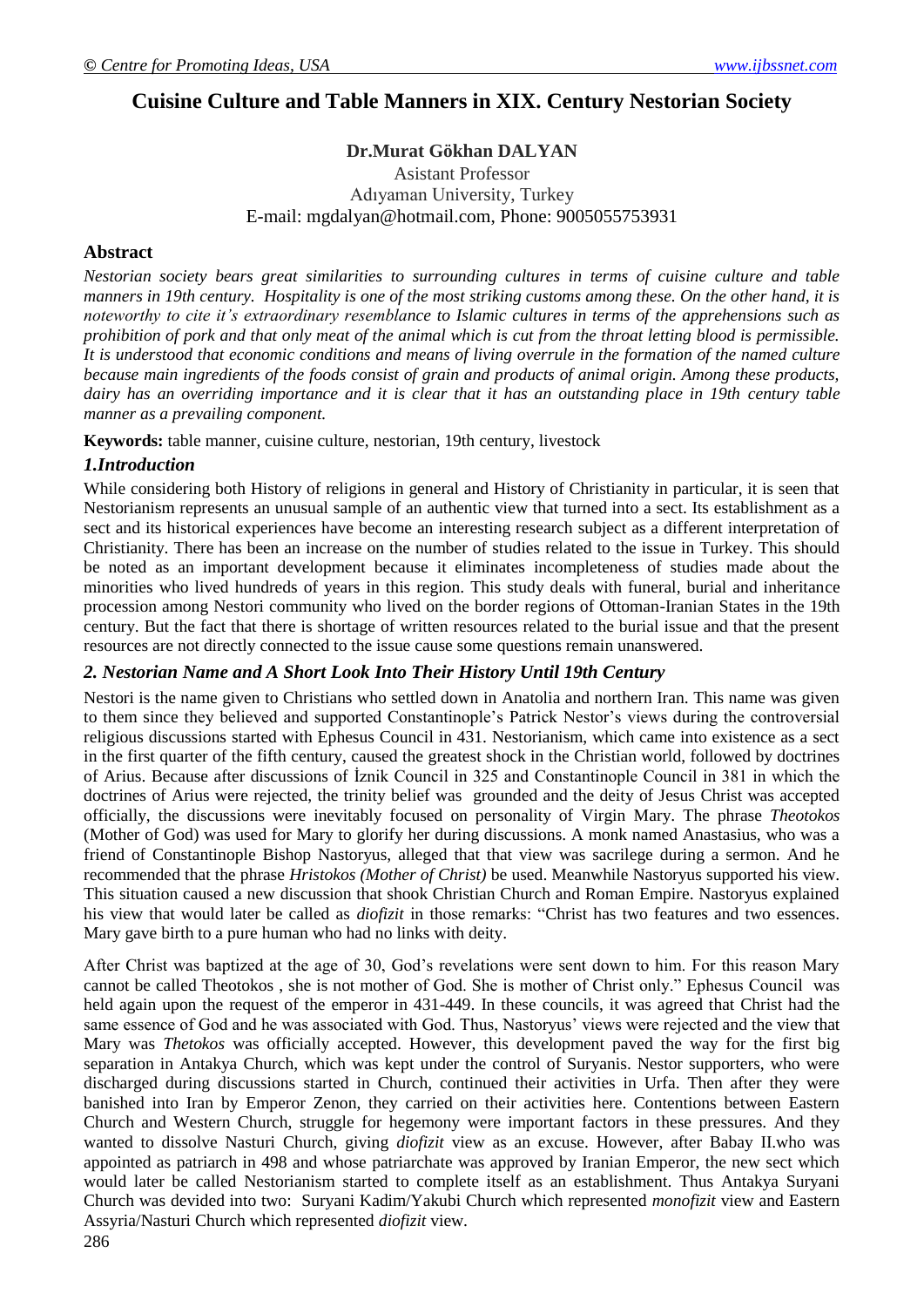Even though, they were exposed to pressures in Iran, for they built their own independent churches (Nestori Church [Eastern/Assyria Church] They made important progress on behalf of Christianity, especially in Asia and Arabia regions by building strong abbeys.<sup>1</sup> After Arabs kept Mesopotamia under their own rule, those who came to power showed respect for Nestorianism and clergymen. Caliphs were tolerant of Christians. The bishop of Nestorians Adiabene states that Muslims are not as unfair as it is thought, that they are not indifferent to Christians, that they show respect for the clergy, and that they protect their churches.<sup>ii</sup> In this era when Emevis kept Mesopotamia under their rule, Nestorians were appointed as civil servants to important government agencies. For example, Saint Jean Damascene"s father İsnasyus/Sergius was the most important administrator held responsible for financial affairs in the time of Abdulmelik<sup>iii</sup>. During this period, Nestorians presented ancient Greek works to the service of Arabs by translating them. Thus, they prevented them from being lost <sup>iv</sup>. Huneyn bin Ishak was one of the Nestorians who was in the forefront of the translation effort. <sup>v</sup> Nestorians, who benefited from freedom provided by Arabs, started missionary activities in Cetral Asia and Turkistan.

Abraham Yohannan states "*The clergymen who did not like working completely freely during the reign of Arab Caliphs, did better jobs among pagans in the unreclaimed regions of the east.' vi* Nastorians who benefited from freedom made great success in missionary activities in the 7th century in Turkistan, they found lots of followers, especially in Semerkant, Buhara, Virkent, Migri and Talas. Also they built a metropolitan in Kaşkar. <sup>vii</sup> Nestorian missionaries conveyed messages of Christianity among Tatars, Kerait, Ongur and Uygur tribes. And they played important role in converting into Christianity Mongol-Tatar tribe who lived south of China. After converting into Christianity, the leader of this tribe started to call himself Prester John.

This man was continuously remembered in subsequent years as an important proof for missionary activities in Central Asia. <sup>viii</sup> Nestorians reached not only Central Asia but also they went to China and India to help Christianity be spread and they became prominent representatives. ix Fort his reason, it is known that churches were built in China on behalf of Christian clergymen. <sup>x</sup>Nestorians welcomed the invasion of Islamic countries by Mongols who appeared on the stage of History in the 13th century. They took Mongolians" side in the war against Muslims under the hegemony of whom they lived hundreds of years. Since Hülagu"s wife converted into Christianity and protected Christians, Mongols were very tolerant of Nestorians and treated them kindly.  $x$ <sup>I</sup>In this era Ilhans/Mongols were assigned as envoys in relations with Europeans.  $x$ <sup>II</sup> Nestorians built lots of churches and schools by getting the permission and help of one of the Mongolian rulers Abaka Han.  $^{xiii}$ 

Relationships between Nestorians and Mongols had already started during their missionary activities in Central Asia before Mongols appeared on the stage of history. Lots of Mongolian princess converted into Christianity thanks to Nestorians" missionary activities.

In spite of their missionary activities and efforts for persuasions, Mongolian emperors never accepted Christianity and did not completely embrace Nestorian belief. <sup>xiv</sup> For this reason Mongols did not hesitate to put pressure and treat Nestorians with brutality even if they once took their side in the war against Muslims. <sup>xv</sup>Nestorians who narrowly escaped from Mongol's recent pressure and violent policies were a bit harmed by the invasion and destruction of the Timur army in 1398. In subsequent to Timur"s reign, in order to continue their existence, they resided in the high mountainous areas of Hakkari under the hegemony of the Ottoman Empire. In addition to this development, another group of Nestorians stayed in Urmiye within the boundaries of Iran. <sup>xvi</sup> They lived in the territories of the Ottoman and Iranian States. Nestorians led a life in two different ways. Those who lived with their moslem neighbours in Hakkari-Van, Amediye, Behdinan regions which were parts of the Ottoman territory led a nomadic life. Those who lived on the productive agricultural lands in northern Iran led a settled life.<sup>xvii</sup>

#### *3.Table Manners*

According to traditions of patriarchal Nestorian society, housefather as the head of the family used to have the dinner firstly. In the meantime housewife would stand by so as to serve, then would take the rest of the food downstairs of the house and have it with children<sup>xviii</sup>. In 19th century Nestorian society tabacco, if it exists, used to be served to the guest firstly. Then at the dinner time generally a board table was laid down in the middle of the room and on it was a large dinning tray put with the dishes in various plates and clays and some bread for everyone. These breads special to Urmiye district were approximately one footpace length, half footpace width, slim and brown. If an ecclesiastic such as a clergyman or monk existed among the guest, before the dinner everybody would expect the meal to be blessed by him. According to table manner"s rules, the guest used to sit on the first place and host would sit a lower place due to the respect towards the guest. In the course of dinner, if existed, son of the host would not attend the dinner and wait upon for the guest. If the cross- sitters ate from the dishes of each other, that meant mutual amity and respect. Custom of using fork and kife was firstly introduced by missionaries and foreigners" arrival in 19th century.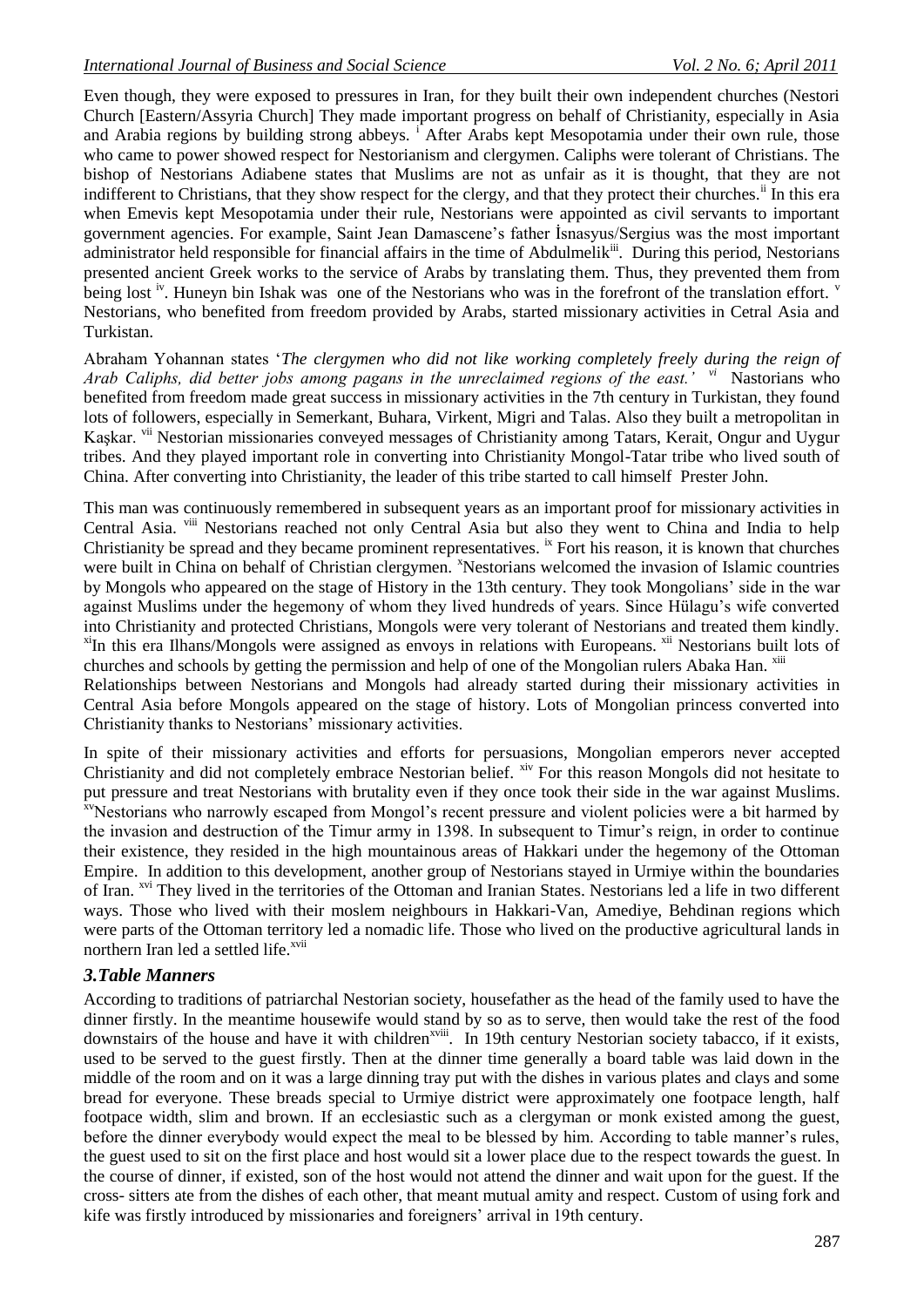Thus far, fingers had been used for the foods eaten in pieces<sup>xix</sup>. According to Heazell, an English missionary, Nestorian spoons used to be as large as the Europian dipper. By that reason, especially foreigners had to be careful in order not to dump the juicy meals on their clothes and beards. while the meal"s juice was drunk by means of spoon, the meal in the plate was broken into pieces; firstly the bread and then the meat was eaten in turn. Ecclesiastics were barred from eating meat due to the diet concept<sup>xx</sup>. Guest of the host could not refuse the gift because it would be seen by host as insulting and hostile. However, he could leave an object or some money more valuable than the gift presented by the host seen to have limited financial facilities. After dinner it was a common habit to drink coffee while smoking cigarette and pipe by the guest and host.<sup>xxi</sup>. However this was seen among more affluent Nestorians<sup>xxii</sup>. After meal, guests prayed and thanked to householder for being hosted while leaving house<sup>xxiii</sup>. Generally, there was a big similarity between food culture of Nestorians and that of their muslim neighboors.<sup>xxiv</sup>.

## *4. Drinks At Meals Culture Ettiquette*

Alcohol consumption was quite common in nestorian community. They used to recess drinking alcohol only for the religious abstinence..<sup>XXV</sup> Some of the produced grapes were used in winemaking. With the simplest expression, wine used to be produced from fermentation of grape juice. By compressing new crops in crop machinery, juice was removed from crops" sediments; and this grape juice was put in pots their mouths covered with wooden lids. After this process the pots around and bodies were covered with mud. The entire period of fermentation of grape juice was completed over a month and wine was ready for consumption.<sup>xxvi</sup> Because especially the white and purple grapes were preffered in wine making process,<sup>xxvii</sup> generally two kinds were produced as white and red wines. Red wine usually in winter, white wine was usually consumed in the spring. Because this wine could not be preserved in a good way, it would be vinegar or go bad at the end of the year. Therefore it needed to be consumed before the spring.<sup>xxviii</sup>

The missionaries found Nestorian wine production technology low and also found the product quality quite poor. Nevertheless some of this wine was consumed by themselves and they would sell the rest secretly to their muslim neighbours in Urmia. Another sort of drink that nestorians also consumed widely was raki in the nature of national drink which used to be consumed with small liquor glasses.<sup>xxix</sup> Their relatives particularly living in Iran territory, thanks to the grapes they obtained abundantly from the vineyards of Urmia"s fertile land, produced a lot of wines and other drinks at low cost and consumed in very large quantities up to the priests. Thus wine and raki were consumed in a banquet held by Urmia"s bishop Purple Gavriel in honor of British missionaries. These drinks would be consumed with various foods and fruits in honor of their fathers and their health<sup>xxx</sup> Their consumption of so much alcohol was often resented by the protestant missionaries.<sup>xxxi</sup>

#### *5. Banned Products*

Consumption of certain foods in Nestorian public was not tolerated by society and punished those who eat. For instance, in spite of the wild boars abundant life in XIX. Century Eastern Anatolian Region, Nestorians would not eat pork except for some members of Thuma tribe. Their choice quite puzzled the Europians and missionaries came to this area. This situation was stated in the words of British missionary, Wigram, as "*Wild boars were quite common in the lower slopes covered with forests. However, for hunters to shoot the pig must firtsly convince himself.* Beceause of the strong aversion against pig and pork products, a lady belonging to Tyari tribe began to affraid by thinking her children would start to eat pork in Otoman army and had to stated that she would not tolerate such a mistake when she heard Chiristians would be written into the army.<sup>xxxii</sup> Wigram tried to explain this approach either their living together with their Muslim neighbours or their keping alive the ancient laws of Levi. $\overline{x}$ xxiii

The negative feeling among the Nestorians against pig and pork products even led them to accusation and disdaining of Armenians consuming pork. xxxiv. The other animal whose meat was not eaten was rabbit xxxv. In this sense, while some people from Thuma tribe were learning about outside world through British missionaries, they were quite suprised to learn about frog eating habit of French people and stated that they would tolerate none of the tribe's member eating frog meat and they would be forced to kill him.<sup>xxxvi</sup>. In addition, the meat of turtles, crustaceans seefoods such as lobsters, mussels and predators such as woodpeckers were not consumed.Cattle, sheep and poultry animals such as chicken always had to be cut from throat in order to be eaten. They would not eat the meat of the chickens killed by squeezing the throat like their Chiristian brothers in Europe. <sup>xxxvii</sup>. As shown, their understanding in this matter shows a great similarity especially with ıslamic Hanafi comment.

#### *6.Grain Products Consumed in the Nestorians*

288 Among the agricultural products consumed by Nestorians in 19th century, wheat, rice, corn, barley, rye and bean were outstanding. The majority of these products, because of the expediancy of the landscape, were obtained from the locations outside of where they live in exchange for dairy products and live animals.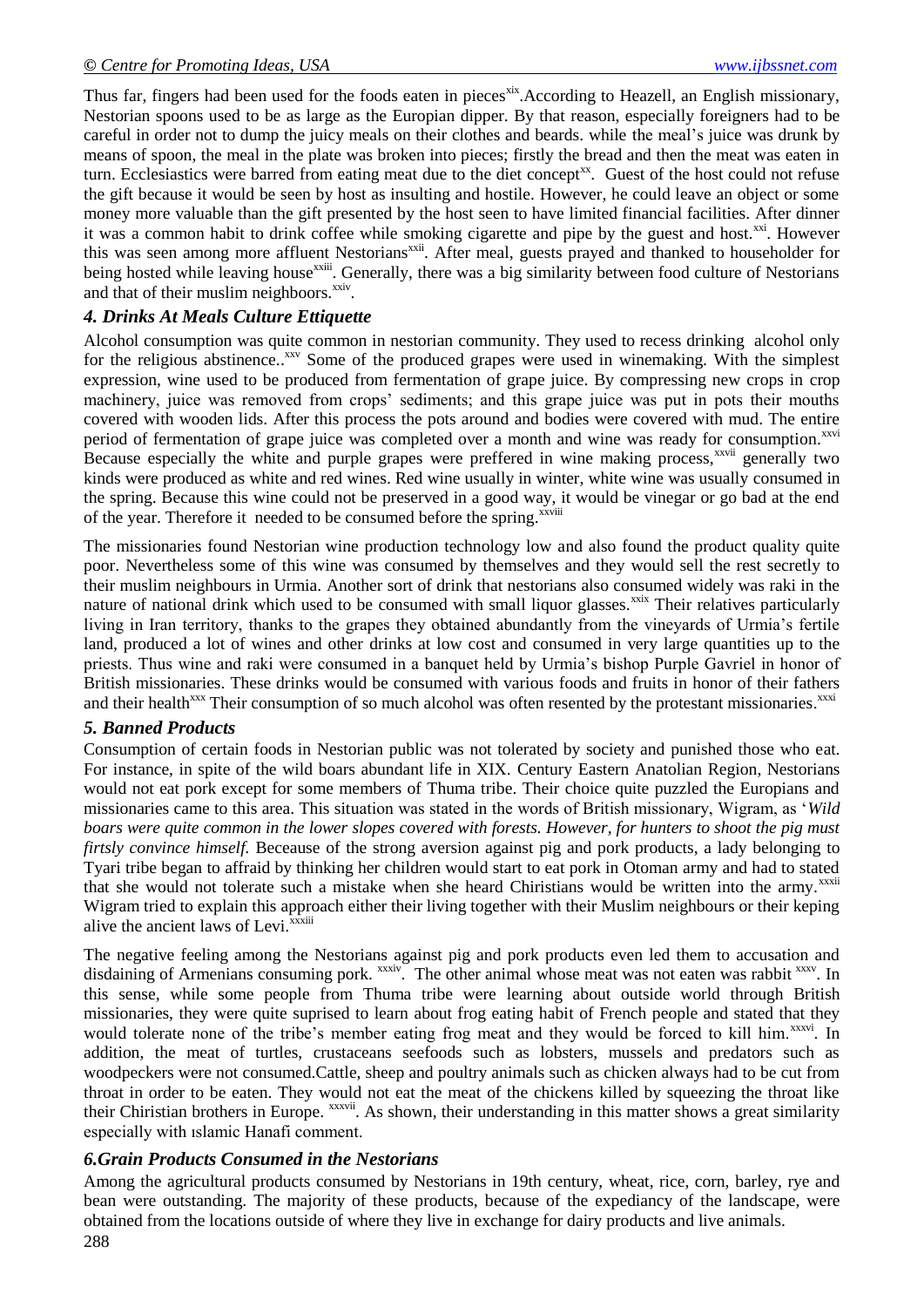In this context, because the agricultural area of Lizan village in which Zap river pass through was limited to grow wheat, the villager would go to nearest market Amediye and here get the wheat which was luxury for them in return honey and butter they brought with them. *xxxviii*. But here was a secondary market and especially members of Cilo and Tyari tribes would sell their products in trade centers Mosul and Revanduz and return their houses after meeting the needs for the winter.<sup>xxxix</sup>.Crops such as potatoes, Indian corn and bean would constitute the other parts of Nestorian food culture..<sup>xl</sup> All these cultivated cereals were also used in making bread. xli However The rice, without a significant place among manufactured products, would be grown in the area between Amediye and Bervari.<sup>xlii</sup> In Nestorian society ensuring their livehood from livestock productions, production and consumption of milk and dairy products were in an important place. Women would immediately make yogurt and butter from the milk obtained from goats, sheep and cattle. Yogurt recognized as an important food in society was served to guests and passengers.<sup>xliii</sup>. Yogurt was also used in the manufacture of various food types and consumed as dewi/buttermilk.

On the other hand, the prevalence of it"s consumption reflected to the proverb as "*Nobody says that her/his buttermilk is sour*." It is interesting that the same expression is involved in Turkish proverbs. The word "*dewi*", except for buttermilk (a drink made of yogurt) was also used for the buttermilk soup cooked by mixing boiled wheat with yogurt and was one of the the major soups of Nestorian society.<sup>xliv</sup>. The Nestorians of Urmia region would prefer buffalo milk for making butter due to it's abundance and eat this especially with honey according to the style stated in their sacred book<sup>xlv</sup>. Then, cheese production was most prevalent among the Nestorians dealing with sheep farming in Hakkâri mountains and they would take the cheese from here to the brothers and sisters in Urmia region. Production began in the early days of summer. After getting the milk sour in order to obtain cheese, the cheese was crumbled, salt was added and attended byvarious plants as condiment. Following this process the cheese was pressed into a jar or pot and burried into the soil to be used in winter after closing the mouth carefully. These cheese was taken out and eaten mostly in the middle of winter months.<sup>xlvi</sup>.

## *7.Types of Food*

Among the main foods consumed by nestorian, "*harısa/harrısa*", a kind of dish made of pounded meat and wheat, which was prepared by boiling meat and wheat until their extracts were mixed had an important place.<sup>xlvii</sup>. This dish flavored with various spices such as cumin used to be served with plentiful oil on it. <sup>xlviii</sup>. Besides, a braised meat meal "*kıptes*" prepared by flavoring the cubed meat with various spices in a bowl was very popular among the Nestorians in 19th century. In addition various pickles made from lots of ingredients were served by the side of some dishes. <sup>xlix</sup>. As an example, the pickles served during the banquet given in March Gauriel's house, consisted red pepper, cabbage, sliced onion and celery.<sup>1</sup>. The dishes called as "Garis" made up of millet in butter and "Danuk" a different version of "Garis" consisting wheat had important places among the dishes prepared by Nestorians in Hakkari.

In the preparation of this meal millet or wheat was boiled and it was served in a cup with plenty of butter to guests. <sup>ii</sup>. Nestorians lived in Urmia used to make and eat a bread baked in a very thin sheets (bread dough), various garnitures, vegetables and cheeses, yogurt, purple, pink and saffron-colored persian rice for the dinner. They also made orange rice cooking the mixture of raisin, almond, orange peel, various spices, butter and onion<sup>lii</sup>. In addition, depending on the season they made various wraps from the leaves of cabbage in winters and leaves of grape in summers. This dish prepared from the ingredients such as rice, onion and so on.<sup>liii</sup> was called as "dolma" by Nestorians in Urmia. <sup>liv</sup>. Scrambled eggs, boliled eggs and dishes prepared from the vegetables such as spinach, potatoes and cabbage kept important places among the other parts of food culture<sup>lv</sup>. Nestorians had an other dish called as "acolsumsha" which we have not determined it's Turkish name yet, used to be served to the high level guests. Bishop of Urmia, Purple Gavriel had also served this meal to British missonaries<sup>lvi</sup>.

In the eve of winter, Nestorians used to make roasted meet cutting fat and oily sheep in order to meet the need of meat for winter. After this process, they pressed the meat into the jars and closed the mouths of jars with melted butter. By this process they provided a natural way to preserve the meat through the winter.<sup>Ivii</sup>. One of the important meet product is fish. Fishing has been done rivers and stream at their regions<sup>lviii</sup>. Nestorians, especially in the mountains of Hakkâri, used to make meals of the herbs gathered from the mountains of their region when they lost their sheep or were lack of food due to long winters, <sup>lix</sup> and above all during the months of spring. Some of these herbs were cooked, some were peeled and eaten as raw and some of the rest was taken to Mosul and sold there. The fruits and roots of the herbs called as "goatee" and

"carob" were eaten. <sup>Ix</sup>. One of the basic food of poor Nestorians in Urmia was musk melons since it was matured quickly and cheap until the end of summer.<sup>Ixi</sup>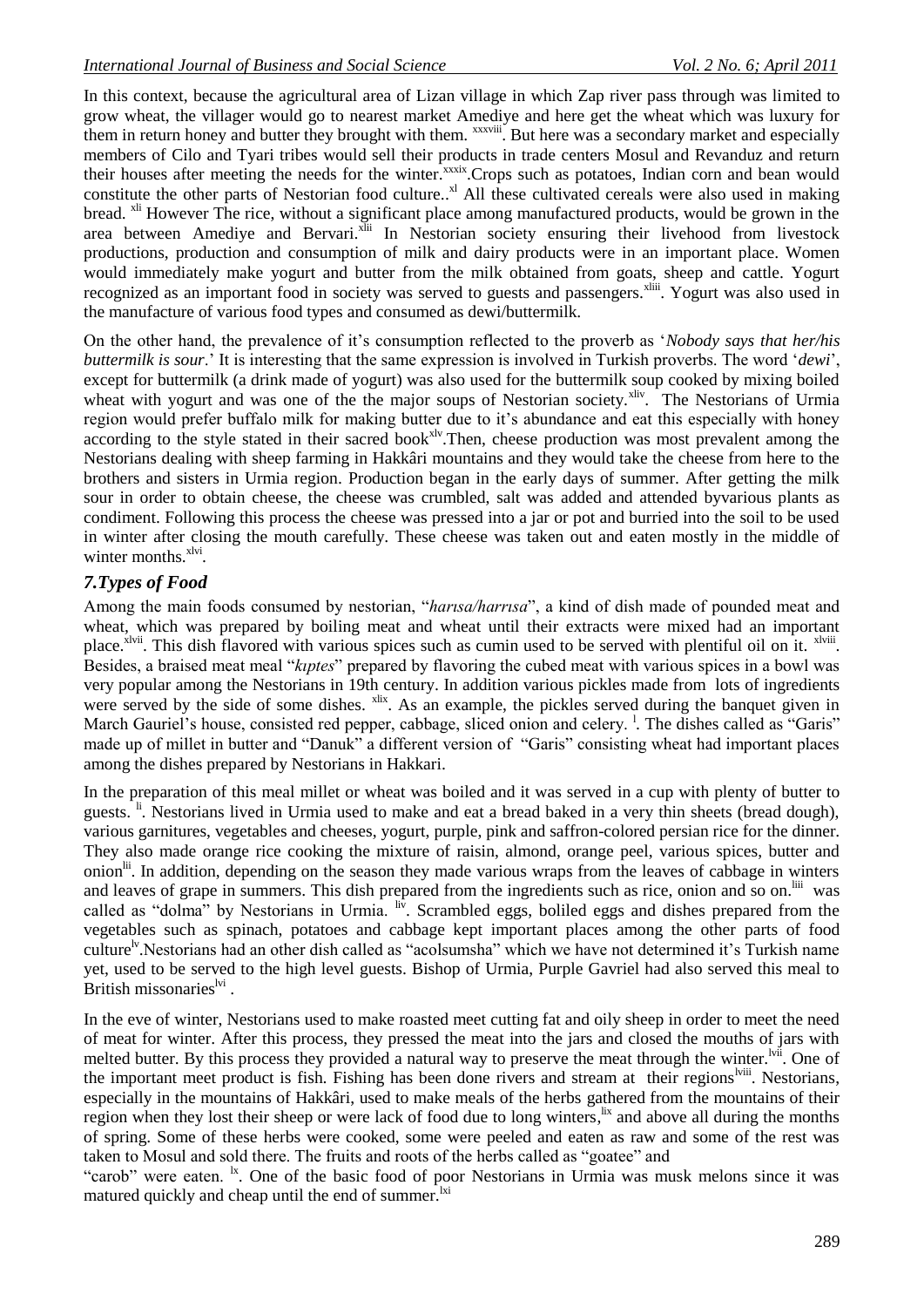#### *8.Bread in Nestorians*

Nestorians usually used the weat in bread making. Poor Nestorians however, made the bread mixing th grains such as millet, corn cob powder and wheat due to the lack of wheat.<sup>kii</sup>. Another type pf bread was being achieved by mixing a little barley with the grits of acorn which was abundant in the region.<sup>Ixiii</sup>. Furthermore, in Hakkâri region where the land was not suitable for wheat and barley production bread sometimes was made of millet.<sup>lxiv</sup>.

#### *9.Conclusion*

In XIX. Century Nestorian community meals used to be eaten at a table placed on the ground and everyone seated according to specific status ate from the same pot. Priority was given to men at the table. Since the food and materials consumed entirely depended on economic conditions, Nestorians occasioanlly had to be fed with herbs. The use of table cutlery was a custom introduced by especially missionaries and foreigners got contact with Nestorians. In this respect, it is obvious that great importance to have been given to honor the guests. The custom of having coffee and cigarette after dinner was continued during this century. Customs such as sitting at ground table and eating with fingers from the same plates give to Nestorians a typical image of Middle Eastern people. On the other hand, the great similarities between Islamic culture and the customs such as restraining of pork and cutting the throat of animals by streaming the blood by all means also draw attention on the investigation as a matter of value**.**

#### *Notes*

1

1. J. B. Marsden, *History of Christian Churches and Sects from the Earliest Ages of Christianity*, *vols II, (*London 1856), pp. 96-97; Aubrey R. Vine, *The Nestorian Churches A Concise History Of Nestorian Christianity in Asia From The Persian Schism to The Modern Assyrians,* Indepent Pres, Ltd Memorial Hall, E.C.4, (London 1937), pp. 21-25; Mehmet Çelik, *Süryani Tarihi I,* Ayraç Yayınları, I.Baskı, (Ankara 1995), pp. 150, 275-81; Henry E. F. Guericke, *A Manual Of Church History,* Translated From The German; William G.T. Shedd, (Newyork 1857), pp. 351-356; Mehmet Çelik-Şükran Yaşar, "Kuruluşundan İslam Fethine Kadar Edessa"nın Siyasi Tarihi",*Edessa'dan Urfa'ya I*, (ed.): Mehmet Çelik, (Ankara 2007), pp. 202-203; Oswald H. Parry, *Six Months in an Assyrian Monastry***,** Gorgias Pres, (London 1895), p. 283; Kadir Albayrak, *Keldanîniler ve Nasturîler*, Vadi Yayınları, (Ankara 1997), p. 74; Jean-Poul Roux, *Orta Asya Tarih ve Uygarlık,* Çev. Lale Arslan Özcan, Kabalcı Yayınları, (İstanbul 2001), pp. 216-217

2. Will Durant, *İslam Medeniyeti,* Ter. Orhan Bahaddin, ,Tercüman 1001 Temel Eser, (Tarihsiz), p.56. Aziz S. Atiya, *Doğu Hıristiyanlığı Tarihi,* Çev. Nurettin Hiç Yılmaz, Doz Yayınları, I.Baskı, (İstanbul 2005)*,* p.296.

3. Will Durant, *op.cit.,* p.57; Mehmet Azimli, "Müslüman- Süryani İlişkilerine Giriş", *Süryaniler ve Süryanilik I.,* Orient Yay. No: 8 (Ankara 2005)," pp. 44-47.

4. P.M. Holt-Bernard Lewis-Ann K.s Cambton, *The Cambridge History of İslam Volum 2B İslamic Society And Cilivation*, Cambridge University Pres, (U.SA. 1980), p.760; Efrem İsa Yusif, *Mezopotamya'nın Bilim Öncüleri Süryani Tercüman ve Filozofları*, Mustafa Arslan, Doz Yay., (İstanbul 2007), pp. 115-150; William Chauncey Emhardt And George M. Lamsa, *The Oldest Christian People A Brief Account Of The Assyrian People Abd The Fateful History Of The Nestorian Church,* The Macmıllan Company, (New York 1926), pp.75-76.

5. Ira M.Lapidus, *A History Of İslamic Society,* Cambridge University Press, (U.S.A, 1991,) pp.93-94;Will Durant, *op.cit.,* s.96; Muammer Sarıkaya, " Huneyn B. İshak (194/810-259/873)", *Süryaniler ve Süryanilik IV.,*Orient Yay No:11, (Ankara 2005), pp. 183-186.

6.Abraham Yohannan, *Mezopotamya'nınKayıp Halkı Nasturiler,* Çev. Meltem Deniz, Beybûn Yayınları, I.Baskı, (İstanbul 2006)*,* p. 58.

7. "Notices of Boks Layard"s Nineveh- Second Notice", *The Edinburgh Christian Magazine Aprıl 1849-March 1850 1850 Volume I.,* (Edinburgh, MDCCCl/1850), p. 44; William Chauncey Emhardt And George M. Lamsa, *op.cit.,* p.64.

8. James Cowles Prichard, *Research in to Physical History of Mankind, Vol.IV*., (London 1844), pp. 289, 298, 334; Gordon Latham, The Native Races of The Russia Empire, (London 1854), p.281; Journal of A Deputation Sent to The East by The Comittee of The Malta Protestan College, in 1849, pp. 706, 707-709; L. Ligeti, Bilinmeyen İç Asya c.II, Sadettin Karatay, I.Baskı, M.E.B Yay., (İstanbul 1970), pp. 149-170; Abraham Yohannan, op.cit., p.70. Nestorians have a legend about Karait"s tribe converting into Christianity. According to Yohannan" II.King of Karayat who lived in the northeast of Turkistan lost his way in the high mountains of his country. A Saint appeared in front of him when he was completely desperate and lost hopes of living. The Saint said: "If you believe in Jesus Christ, I will help you find your way." The king promised that he would take refuge in Christ and he was directed to an open place. When he arrived in his camp, he called for a few Christian merchants and received knowledge about Christianity. The merchants told him that he had to be baptized. They gave him the Bible. He wanted one of the saints to baptize him wanted a ceremony to be held".

9. Joseph Torrey, General History of The Christian Religion And Curch: From The German of Dr. Augutus Neander, Vol.III., (Boston 1855), pp.89-90.

10. John Francis Davis, The Chinese; A General Desciption Of That Empire And Its İnhabitants; With The History of Foregin İntercourse Down to The Events Which Produced The Dissolution Vol.I., London 1857, pp. 2-3; Hollis Read,

The Hand Of God in History; Or, Divine Providence Hıstorıcally Illustrated In The Extension And Establishment Of Christanity, Published by Huntington, (Hartford, 1849), pp. 355-356.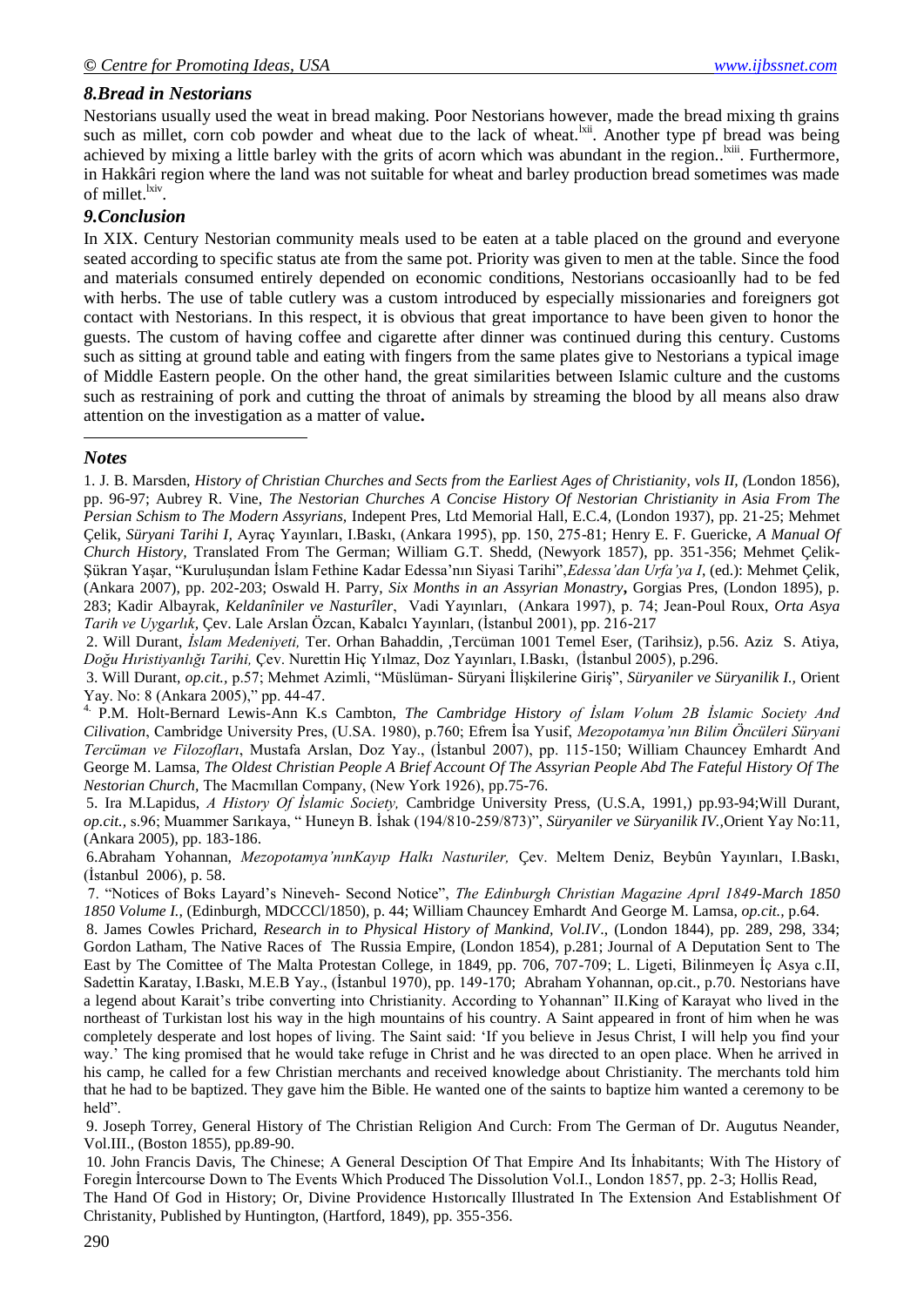11. Abdulkadir Yuvalı, *İlhanlılar Tarihi I Kuruluş Devri,* Erciyes Üniversitesi Yayınları No:77, Kayseri 1994, p.78; George Frederick Maclear, *A History of Christian Mission During The Middle Ages,* Macmillan And Co., Cambırıdge And London 1863, pp. 371-76; Abraham Yohannan, *op.cit.,* p.73; William Chauncey Emhardt And George M. Lamsa, *op.cit.,* p.65; Jean-Poul Roux, *op.cit.,* p.319.

12. Gene R. Garthwaile, *The Persians,* Blackwell Publishing, (U.K, 2005), pp.142-145.

13. Abraham Yohannan, *op.cit.,* pp.73-74

1

14. Jean-Poul Roux, *op.cit.,* s.319-320; Wilhelm Von Rubruk, *Moğolların Büyük Hanına Seyahat 1253-1255,* Çev. Engin Ayan, Ayışığı Kitapları, (İstanbul 2001), pp.82,-84, 97, 101.

15 E.B.Soane, *Mezopotamya ve Kürdistan'a Gizli Yolculuk Kürdistan'ın Kürt Aşiretleri ve Keldanilerine İlişkin Tarihsel Notlar,* Çev. Fahriye Adsay, Avesta Yayınları, (İstanbul 2007), pp.174-175; Heinrich August Zwick, Calmuc Tatary; Or A Journey From Sarepta to Several calmuc Hordes of The Astracan Goverment From May 20 To August 1823. Undertaken, on Behalf of The Russian Bible Society, Holsworth And Ball, (London 1831), pp. 8-10; William Chauncey Emhardt And George M. Lamsa, *op.cit.,* p.66.

16 E.B.Soane, op.cit**.**, p. 174-175; Robert DeKelaita, *The Origins and Development of Assyrian Nationalism*, Submitted to the Committee on International Relations Of the University of Chicago MA Thesis paper, < http://www.aina.org/books/oadoan.htm.> (26.06.2006.> p. 6; Abdulkadir Yuvalı*, İlhanlılar Tarihi I Kuruluş Devri*, Erciyes Üniversitesi Yayınları No:77, **(**Kayseri 1994), p. 78; Abraham Yohannan, op.cit**.**, p. 73; Justin Perkins, " The Nestorian Christians", *The American Bıblıcal Repository, January 1841, Second Series, No IX-Whole No.XLI., (*New York 1841), p. 5.

17. Murat Gökhan Dalyan, *19. Yüzyılda Nasturiler, (İdari- Sosyal Yapı ve Siyasi Yapıları),* Süleyman Demirel Üniversitesi, Sosyal Bilimler Enstitüsü, Basılmamış Doktora Tezi, (Isparta, 2009), pp. 12-24.

18. Dwight W. Marsh, *The Tennesseean in Persia and Koordistan Being Scenes and Incidents in the Life of Samuel Audley Rhea*, Presbytrian Publication Committee, (Philadelphia, 1865)*,*p.58; Murat Gökhan Dalyan, "Women and women"s Social Status in 19th Century Nestorian or East Syriac society", SDU Journal of Social Sciences Faculty of Arts and Sciences (*Mays 2009, Number:19),* p. 40.

19. Rev. Justin Perkins, *A Residence of Eight Years In Persia among the Nestorian Christians,* (Boston 1843), p.171; F.I.I., "An Episcopal Dinner", *Querterly Report of Assyrian Mission, No. XV.,* Published for the Assyrian Mission (London 1894), pp.24-27; Frederick G. Coan, *Yesterday in Persia and Kurdistan,* Saunders-Studio Pres, (California 1939) pp.79-80; Asahal Grant, *Nasturiler ya da Kayıp Boylar,* Çev. Meral Barış, Bet-Prasa-Bet-Froso, Nsibin Yayınevi, (Södertalje-Sweden 1994), p. 33.

plates, spoons and bowls are generally made of wooden. see. Coan, same pages.

20. F.I. I., "An Episcopal Dinner", pp. 24-27.

21. Arthur John Maclean And William Henry Browne, The Catholicos of the East and His People, Being the Impressions of Five Years Work in the Archbishop of Canterbury's Assyrian Mission" An Account of the Religious and Secular Life and Opinions of the Esatern Assyrian Christians of Kurdistan and Northern Persia (Know also as Nestorians), (London 1891) pp.102-104..

22. Edward Cutts, Christians Under the Crescent In Asia, (London 1887),p.179.

23. Arthur John Maclean and William Henry Browne, *op.cit.*, pp.102-104.

24. F.I. I., "An Episcopal Dinner"*,* pp. 24-27.

 25.Dwight W. Marsh, op.cit., p.243; "The Missionary Herald, Vol. XLVII. June, 1851, No.6.", The Missionary Herald Containing the Proceedıngs of the American Board Of Commissioners for Foreign Mission wıth A View of other Benevolent Operations for the Year 1851, Vol. XLVII., (Boston 1851), p.188; Justin Perkins, "A Residence of Eight Years In Persia, Among the Nestorians Christians; with Notices of Muhammedans" The Christian Examiner And General Rewıev Vol.XXXIV.Third Series VolumXVI., (Boston 1843), p.104.

26. KP Matiyef, *Asurlar, Modern Çağda Asur Ulusal Sorunu,* Çev. Murat Kara, Bet-Prasa & Bet-Froso, (Nsibin Publish House, 1996), p.26; Arthur John Maclean and William Henry Browne, *op.cit.*, p.74.

27. W.R.Hay, *Kürdistan'da iki Yıl 1918-1920,* Çev. Fahri Adsay, I.Baskı, Avesta Yayınları, Barış Matbaası, (İstanbul 2005) p.108.

28. Arthur John Maclean and William Henry Browne, *op.cit.*, pp.73-74.

29. F.I. I., "An Episcopal Dinner"*,* pp. 24-27; Arthur John Maclean and William Henry Browne, *op.cit.*,pp.73-74.

30. KP Matiyef, *op.cit.*, p.26; Arthur John Maclean and William Henry Browne, *op.cit.*, p.74.

 31. Justin Perkins, Missionary Life in Persia Being Glimses of the A Century of Labros among the Nestorians, (Boston 1863), pp.36-38; Justin Perkins And Thomas Laurie, Historical Sketch of the Mission to the Nestorians and of the Assyria Mission, (New York 1862), p.9; Rev. J. H. Shedd, A Sketch of the Persia Mission, (New York 1871), p.13; Rufus Anderson, History of the Missions of the American Board of Commissioners Foreign Missions to The Oriental Churches II, (Boston 1884), pp.300-301; Report of The American Board of Commissioners For Foreign Mission. Present at the Thirty-Fifth Annual Meeting, Held In The City of Worcester, Massachusetts., Sept.10-13, 1844, Printed For The Board, By Crocker And Brewster, (Boston 1844), p.142; The Forth-Eighth Annual Report Board of Foreign Missions of The Presbyterian Church of The Unıted States of America Presented to the General Assembly, May. 1885., (New York 1885), p. 68; Edward Cutts, op.cit., p.258.

There as a common fallacy among the Nestorian women that pork was consumed in Ottoman army.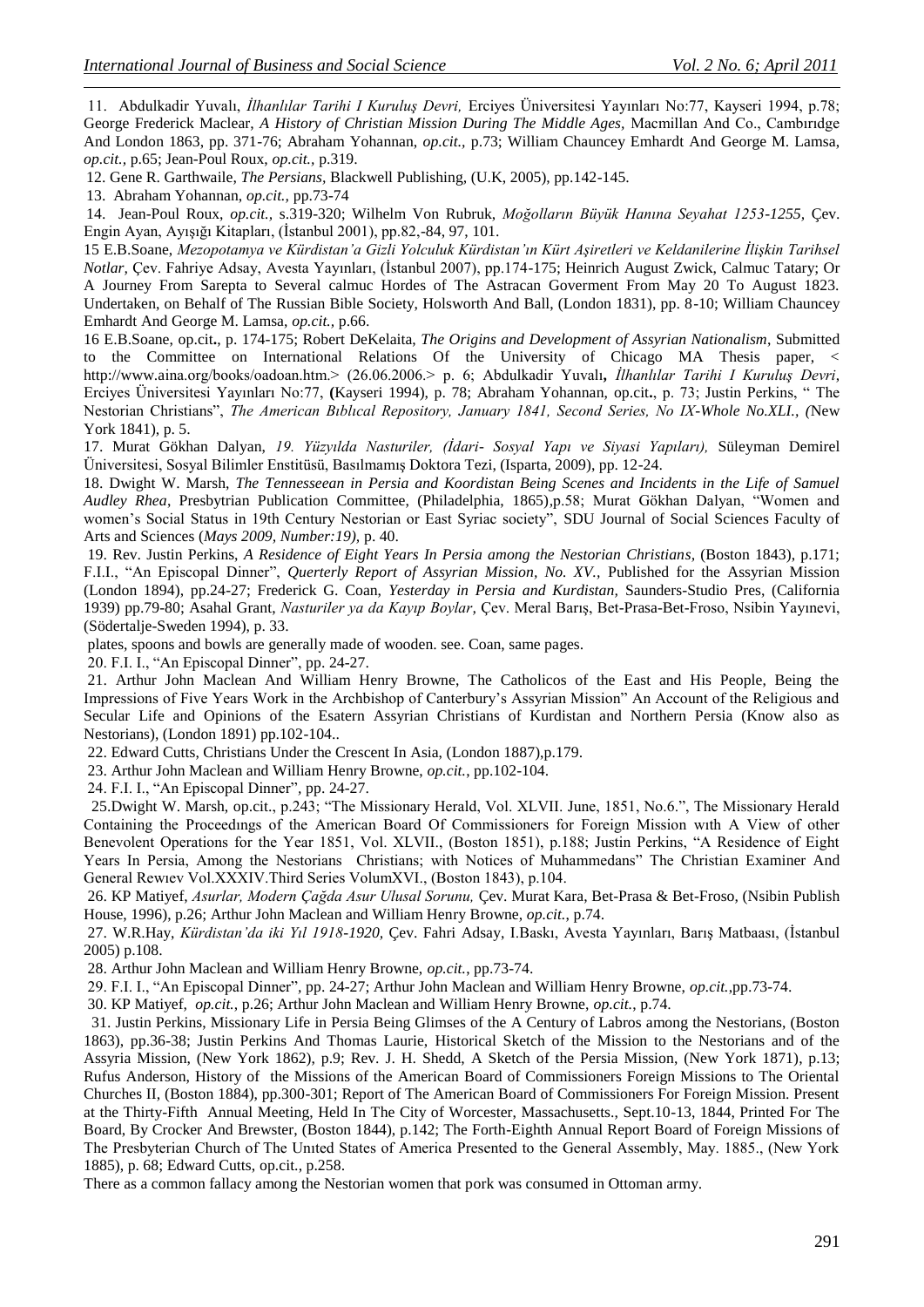32. W.A.Wigram-Edgar T.A.Wigram, *İnsanlığın Beşiği Kürdistan'da Yaşam*, Çev. İbrahim Bingöl, Avesta Yayınları, I.Baskı (İstanbul 2004)*,* pp.343-344. Thuma tribe members used to hunt wild boar occasionally and they both eat this meat and do unpleasant jokes putting this meat in front of their Muslim guest disguising it"s origin.. See same work. 33. W.A.G, "Pages From My Persian Diary" *, Quarterly Report of the Assyrian Mission, No.LXII* (London 1905), p.732.

34. Asahal Grant, *op.cit.*, p.70.

1

35. W.A.Wigram-Edgar T.A.Wiagram, *op.cit.*, p.354.

36. W.A.Wigram-Edgar T.A.Wiagram *op.cit.*, p.354.

37. Arthur Maclean, "Some Account of the Customs of the Eastern Syrian Christians"*, Quarterly Report of Assyrian Mission, No. VI.,* Published for the Assyrian Mission (London 1901),pp. 11-13.

38. O.H.P., " Mar Bishu", *Querterly Report of Assyrian Mission, No. XXXVIII.,* Published For The Assyrıan Mıssıon London 1899, pp. 324-328; Dwight W. Marsh, *op.cit.*, p.55; Rew.W.S.Tyler, *Memoir of Rev. Henry Lobdell, M.D. Late Missionary of The American Board At Musul: Including The Early History of The Assyrian Mission, Published By The* American Tract Society, (Boston 1859), pp.287-88; Frederick G. Coan, *op.cit.*, p.46; Rev.Thomas Laurie, *Dr.Grant And The Mountain Nestorians,* (Boston 1853), pp. 134, 182; *The Sixty-Second Annual Report Board Of Foreign Missions Of The Presbyterian Church Of The United States Of America Presented To The General Assembly, May. 1899*, p.198.

39. F.Nicholson Heazell, "Work In Tiyari ", *Querterly Report of Assyrian Mission, No. XLII.,* Published For The Assyrian Mission (London 1900) pp.391-394.

40. William A. Shedd, "*op.cit.* ", p.4; George Percy Badger, *The Nestorians and their Rituals with the Narrative of a Mission to Mesopotamia and Coordistan in 1842-1844 Vol. c. I, Joseph Masters, Aldersgate Street, And New Bond* Street, (London MDCCCLII), pp.214-215; O.H.P., " Mar Bishu", pp. 324-328.

41. Dwight W.Marsh, op.cit., p.55; Rew.W.S.Tyler, op.cit., p.287-88; Frederick G. Coan op.cit., p.46;Rev.Thomas Laurie, op.cit., p.182; The Sixty-Second Annual Report Board Of Foreign Missions of the Presbyterian Church of the United States of America Presented to the General Assembly, May. 1899., (New York 1899), p.198.

42. George Percy Badger, *op.cit. vol:I.,* p.199.

43. Arthur Longden, "A Holiday In Tergewar"*,Querterly Report of Assyrian Mission, No. XLVIII.,* Published for the Assyrian Mission (London 1902) ,p.497.

44. Wiliam Ainsworth, "An Account of Visit to Chaldeans İnhabiting Centrel Kurdistan; and of an Ascent of the Peak of Rewandiz ( Tûr Sheikhiwa) in the Summer of 1840" *Journal of the Royal Geopraphic Society, Vol.11,1841* (Lodon 1841)*,*p. 45.

45. Arthur John Maclean and William Henry Browne, *op.cit*., p.88.

46. Arthur John Maclean and William Henry Browne, *op.cit*., p.88.

47. O.H.P., "Christmas At Urmi", Querterly Report of Assyrian Mission, No. XXXV., Published for the Assyrian Mission (London 1898), p.276.; "Urmiana", Querterly Report of Assyrian Mission, No. XXXII., Published For The Assyrian Mission (London 1898), pp.239-241; F.F.I.,"Christmas At Gavilan",Querterly Report of Assyrian Mission, No. XX., Published for the Assyrian Mission (London 1894), pp.99-104.

This meal today has been still made by Nusayris living in Hatay/ Samandağ region in the same way and with the name of "Haris".

48. F.I.I., Cristmas at Gavilan ",*Querterly Report o fAssyrian Mission, No. XX.,* Published for the Assyrian Mission (London 1895), p. 103.

49. "Urmiana"*,Querterly Report of Assyrian Mission, No. XXXII.*, p.239-241.

50. F.I. I., "An Episcopal Dinner" *Querterly Report of Assyrian Mission, No. XIV.,* Published for the Assyrian Mission (London 1894), p. 24-27.

51. Austen Henry Layard, ve Kalıntıları Kürdistan"ın Keldani Hıristiyanları, Yezidiler ya da Şeytana Tapanların Ülkesine Bir Gezi, Eski Asur"un Töre ve Sanatlarının Araştırılması, Çev. Zafer Avşar, Avesta Basın Yayın, (İstanbul 2000),pp.132-133.

52. Frederick G. Coan, *op.cit*., pp.25-26.

53. F.I.I., "An Episcopal Dinner", pp.24-27.

54. A Day Work At The Sisters"s School", *Quarterly Report of Assyrian Mission, No. XVI.,* Published for the Assyrian Mission (London 1894), pp.34-35

55. F.I. I., "An Episcopal Dinner" *pp*. 24-27. Omelet made was especially prevalent in Urmia . see. H.H. Tidswell, "English Mission Urmi, Persia, May 3, 1896", *Querterly Report Of Assyrian Mission, No. XXVI.,* Published For The Assyrian Mission (London 1896) p.137.

56. F.I. I., "An Episcopal Dinner" pp*.* 24-27. Lunch was called as "Kawitha" among the Nestorians. see. A Day Work At The Sisters"s School", pp.34-35

57. Frederick G. Coan, *op.cit*., p.125.

58. D.T.Fiske *Faith Working by Love As Exemlified In the Life of Fidelia Fıske,* Congregational Sabbath School And Publishing Society, *(*Boston 1863), p.140.

59. The Sixty-Second Annual Report, op.cit., p.198-199.

60. Wiliam Ainsworth, "*op.cit*" p. 45.

61. Arthur John Maclean and William Henry Browne, *op.cit*., p.71-72.

62. The Sixty-Second Annual Report, op.cit., pp. 198-199.

63. W.A.Wigram-Edgar T.A.Wiagram, *op.cit*., p.196.

64. Austen Henry Layard, *op.cit*., pp.132-133.